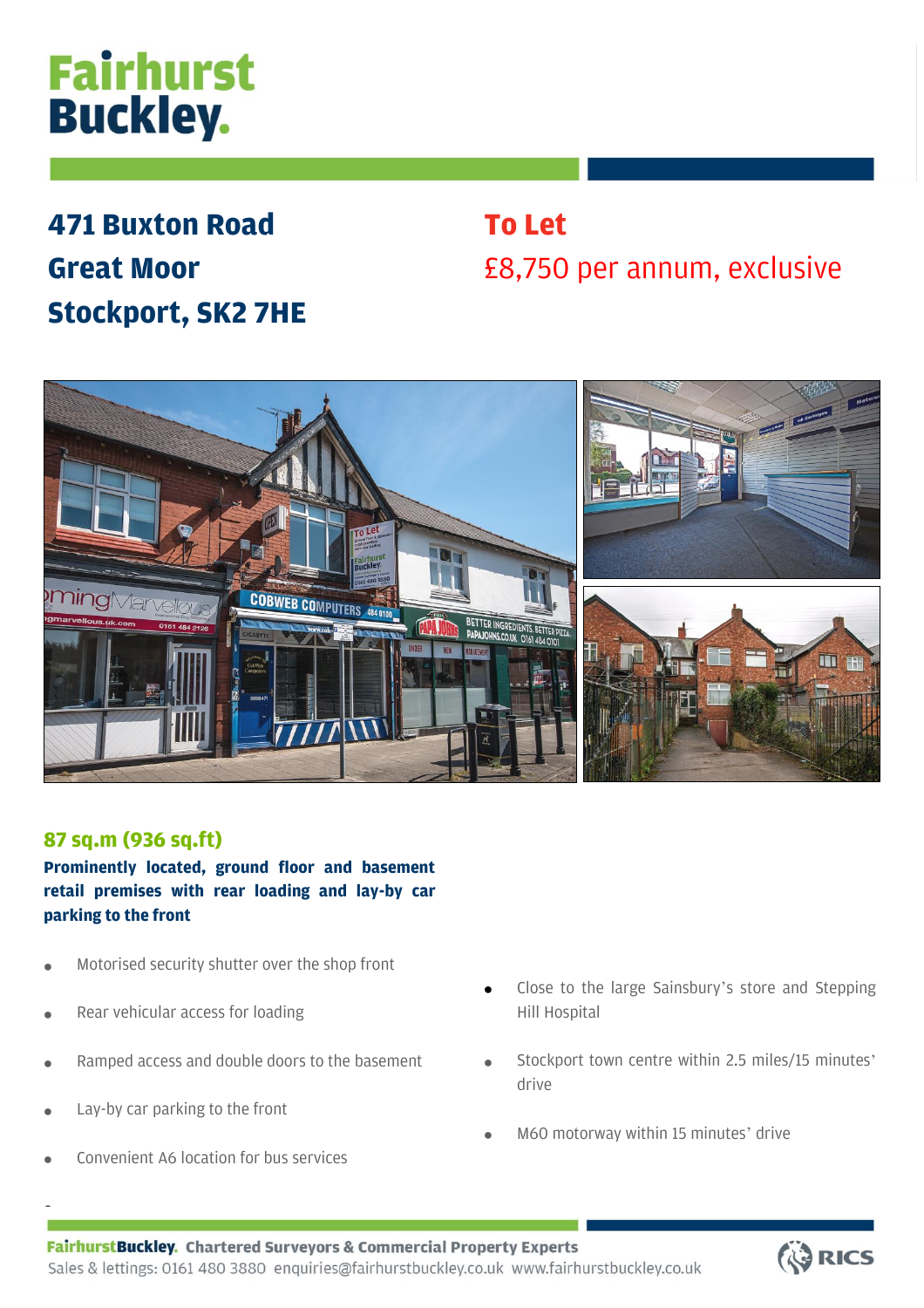#### **Location**

The premises are prominently located on Buxton Road (A6) close the Dialstone Lane/Stepping Hill Hospital junction. The premises are close to Hazel Grove centre, where occupiers include Sainsbury's, Marks & Spencer Simply Food, Asda, McDonalds and American Golf. Stockport town centre and the M60 motorway are within approx 2.5 miles/15 minutes' drive north. (SatNav: SK2 7HE)

#### **Description**

The premises form the ground floor and basement of a mainly two storey retail and residential property with brickwork elevations and a pitch slated roof. The sales area benefits from a suspended ceiling with integral lighting.

#### **Ground Floor**

35.2 sq.m (379 sq.ft) net internal area, including front sales area with maximum dimensions of 4.44 m (14'7") width by 4.47 m (14'8") depth, rear sales/store area and staff/kitchen area with door to rear fitted base units and sink unit. In addition there are two small lobby areas and a toilet with a WC and wash basin.



#### **Basement**

51.7 sq.m (557 sq.ft) net internal area, divided in to three main areas with maximum headroom of 1.9m (6'3") and housing the utilities and meters. (A right of way will be reserved to read/attend to the electricity and gas meters for the first floor flat – details to be confirmed). The rear room of the basement has double timber loading doors providing an opening of 1.31m (4'4") giving access to an external concrete rampway up to the rear yard/loading area. The width of the ramp is 1.6m (5'3"). The yard is gated and utilised in conjunction with the occupier of the first floor flat (details to be confirmed).

#### **Car Parking/Loading**

To the front of the premises there is lay-by parking. To the rear of the premises there is a surfaced and enclosed yard area providing rear access for loading/unloading.

#### **Security**

The premises are fitted with a security alarm installation (detailed to be confirmed).

#### **Services**

Available services include, electricity, water and drainage.

#### **Energy Performance**

Energy Performance Asset Rating B-46. EPC available on request.

#### **Rateable Assessment**

Rateable Value: £4,200 Business Rates Payable 2022/23: £2,095.80 **NB: You may qualify for 100% Business Rates Relief please ask for details.**

(The information should be verified and may be subject to transitional adjustments/supplements/relief).

#### **Lease Terms**

A full repairing and insuring lease, for a term to be agreed, subject to rent reviews at 3 yearly intervals. (The lease will be formed outside the protection of the Landlord & Tenant Act 1954 - to be confirmed).

#### **Rent**

£8,750 per annum, exclusive. (The Landlord may require a Rent Deposit).

#### **Legal Costs**

The incoming tenant will be responsible for the Landlord's reasonable legal costs incurred in the transaction.

#### **Note**

The tenant is responsible for a proportional contribution towards the cost of the repair and maintenance of common parts of the property, external repairs, buildings insurance, etc. (details to be confirmed).

#### **Viewings/Further Information**

Fairhurst Buckley Sales & Lettings 0161 480 3880 7 Acorn Business Park, Heaton Lane, Stockport, SK4 1AS Email[: enquiries@fairhurstbuckley.co.uk](mailto:enquiries@fairhurstbuckley.co.uk) [www.fairhurstbuckley.co.uk](http://www.fairhurstbuckley.co.uk/)

#### **Possession**

Available following completion of legal formalities, subject to agreement on specific dates between the parties.

#### **Important Note**

All prices and rents quoted within these particulars are exclusive of, but may be subject to, VAT.

**Note:** Fairhurst Buckley for themselves and for the vendors or lessors of this property whose agents they are, give notice that: (1) the particulars are set out for the guidance only of intending purchasers or tenants, and do not constitute part of any offer or contract. (2) all details are given in good faith and are believed to be materially correct but any intending purchasers or tenants should not rely on them as statements of fact and must satisfy themselves as to the accuracy of each of them. (3) no person in the employ of Fairhurst Buckley has any authority to make representations or give any warranties in relation to this property.